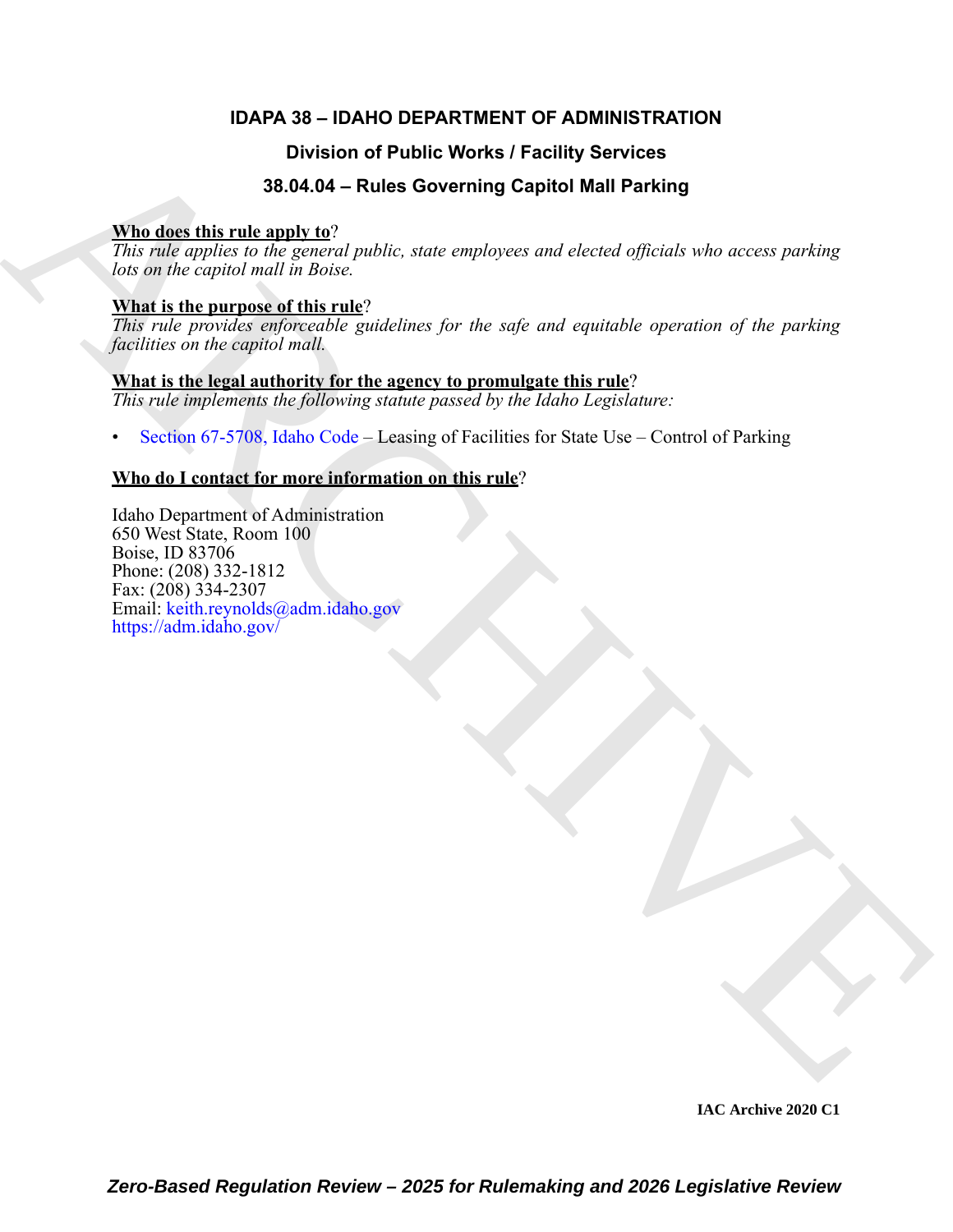# **Table of Contents**

# **IDAPA 38 - DEPARTMENT OF ADMINISTRATION** 38.04.04 - Rules Governing Capitol Mall Parking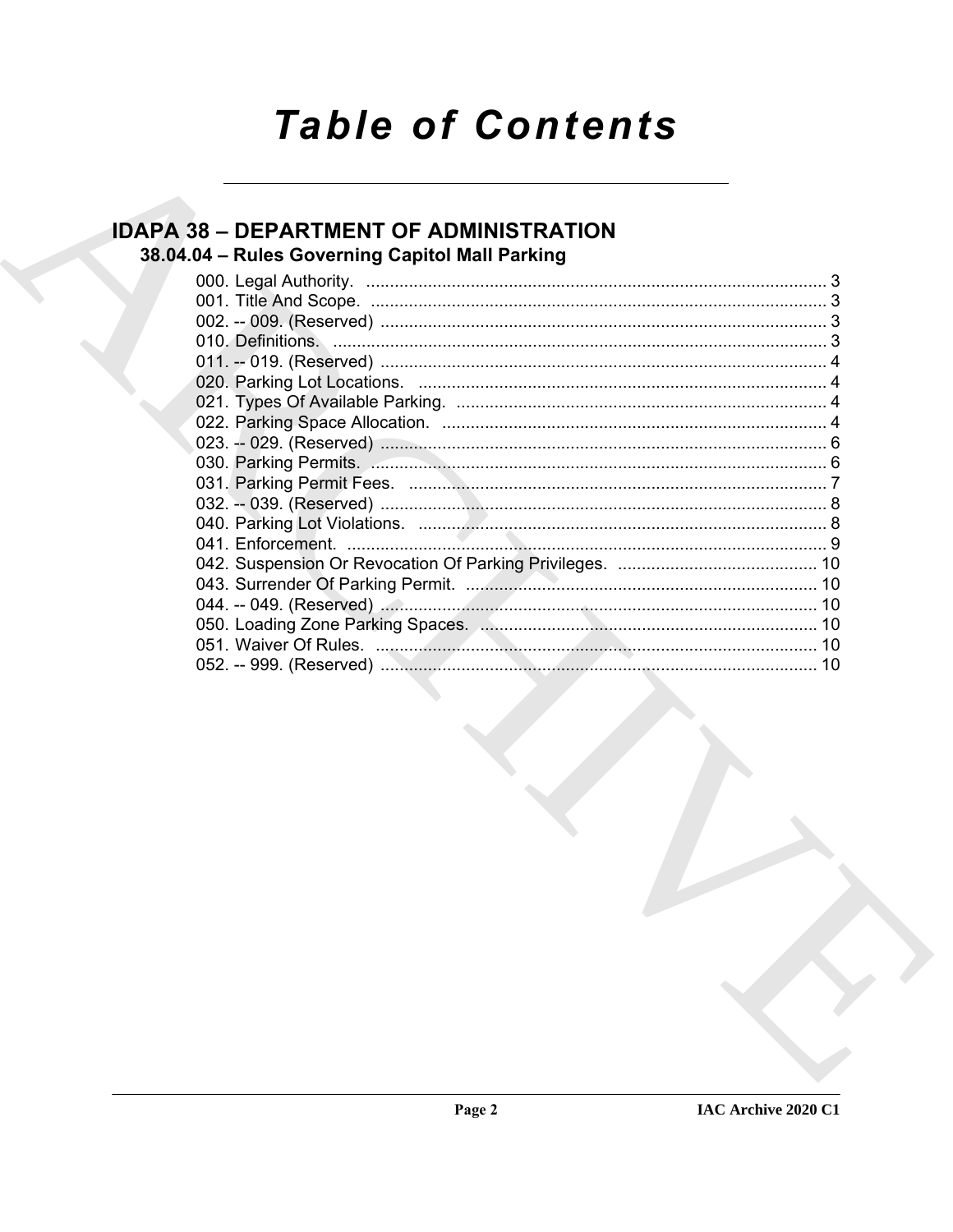# **IDAPA 38 – DEPARTMENT OF ADMINISTRATION**

#### **38.04.04 – RULES GOVERNING CAPITOL MALL PARKING**

#### <span id="page-2-19"></span><span id="page-2-2"></span><span id="page-2-1"></span><span id="page-2-0"></span>**000. LEGAL AUTHORITY.**

The following rules are promulgated pursuant to the authority of Section 67-5708, Idaho Code, and Senate Concurrent Resolution No. 135 (1976). (3-20-20)T

#### <span id="page-2-3"></span>**001. TITLE AND SCOPE.**

- <span id="page-2-20"></span>**01. Title**. These rules are titled IDAPA 38.04.04, "Rules Governing Capitol Mall Parking." (3-20-20)T
- <span id="page-2-7"></span><span id="page-2-6"></span>**02. Scope**. These rules govern parking in the Capitol Mall. (3-20-20)T

#### <span id="page-2-4"></span>**002. -- 009. (RESERVED)**

#### <span id="page-2-5"></span>**010. DEFINITIONS.**

**01**. **Capitol Mall**. The Capitol Mall consists of the following buildings: State Capitol (700 W. Jefferson Street), Joe R. Williams (700 W. State Street), Len B. Jordan (650 W. State Street), State parking garage #1 (550 W.<br>State Street), Pete T. Cenarrusa (450 W. State Street), Division of Public Works (502 N. 4<sup>th</sup> Street), A (304 W. State Street), State Library (325 W. State Street), 954 Jefferson (954 W. Jefferson Street), Capitol Annex (514 W. Jefferson Street), Blind Commission (341 W. Washington Street), Borah Building (304 N. 8<sup>th</sup> Street), State Parking Garage #2 (608 W. Washington Street); and Idaho Supreme Court (451 W. State Street). (3-20-20)T Parking Garage #2 (608 W. Washington Street); and Idaho Supreme Court (451 W. State Street).

<span id="page-2-8"></span>**02. Capitol Mall Employee**. A state employee whose assigned work area is in the Capitol Mall, and ives a state of Idaho-issued paycheck from a tenant of the Capitol Mall. who receives a state of Idaho-issued paycheck from a tenant of the Capitol Mall.

<span id="page-2-9"></span>**03**. **Carpool**. A vehicle carrying two (2) or more Capitol Mall employees who work at the Capitol Mall at least four  $(4)$  work days per week.

<span id="page-2-11"></span><span id="page-2-10"></span>**04. Employee with a Disability**. An employee with a disability as defined in Section 49-117(7)(b), Idaho Code. (3-20-20)T Idaho Code. (3-20-20)T

ARCHIVE **05**. **Executive Branch Departments**. Pursuant to Section 67-2402, Idaho Code, and for purposes of this rule, the following are the departments of the executive branch: Department of Administration, Department of Agriculture, Department of Commerce, Department of Correction, Department of Environmental Quality, Department of Finance, Department of Fish and Game, Department of Health and Welfare, Idaho State Police, Idaho Transportation Department, Industrial Commission, Department of Insurance, Department of Juvenile Corrections, Department of Labor, Department of Lands, Department of Parks and Recreation, Department of Revenue and Taxation, State Board of Education and Department of Water Resources. This definition excludes the Department of Self-Governing Agencies. (3-20-20)T

<span id="page-2-12"></span>**06**. **Facilities Services**. Bureau of Facilities Services, Division of Public Works, Department of Administration. (3-20-20)T

<span id="page-2-13"></span>**07**. **General Parking**. A parking space used for all Capitol Mall employees registered for general  $\mu$  parking. (3-20-20)T

<span id="page-2-14"></span>**08.** Legislative Personnel. An employee hired by the Legislative branch that receives a state of Idaho-<br>aycheck during the Legislative session or is a year round employee of the Legislative branch. (3-20-20)T issued paycheck during the Legislative session or is a year round employee of the Legislative branch.

**09**. **Legislator**. A member of the Idaho Senate or the Idaho House of Representatives for the state of  $\text{Idaho.} \tag{3-20-20}$ 

<span id="page-2-18"></span><span id="page-2-17"></span><span id="page-2-16"></span><span id="page-2-15"></span>**10**. **Reserved Parking**. A parking space assigned to a specific person, vehicle or agency. (3-20-20)T

**11. State Elected Officials**. The governor, lieutenant governor, secretary of state, attorney general, troller, state treasurer and superintendent of public instruction, for the state of Idaho. (3-20-20)T state controller, state treasurer and superintendent of public instruction, for the state of Idaho.

**12**. **Temporary Contract Employee**. An employee of a temporary employment service company who is working temporarily for a tenant of the Capitol Mall, and who does not receive a pay check issued by the state of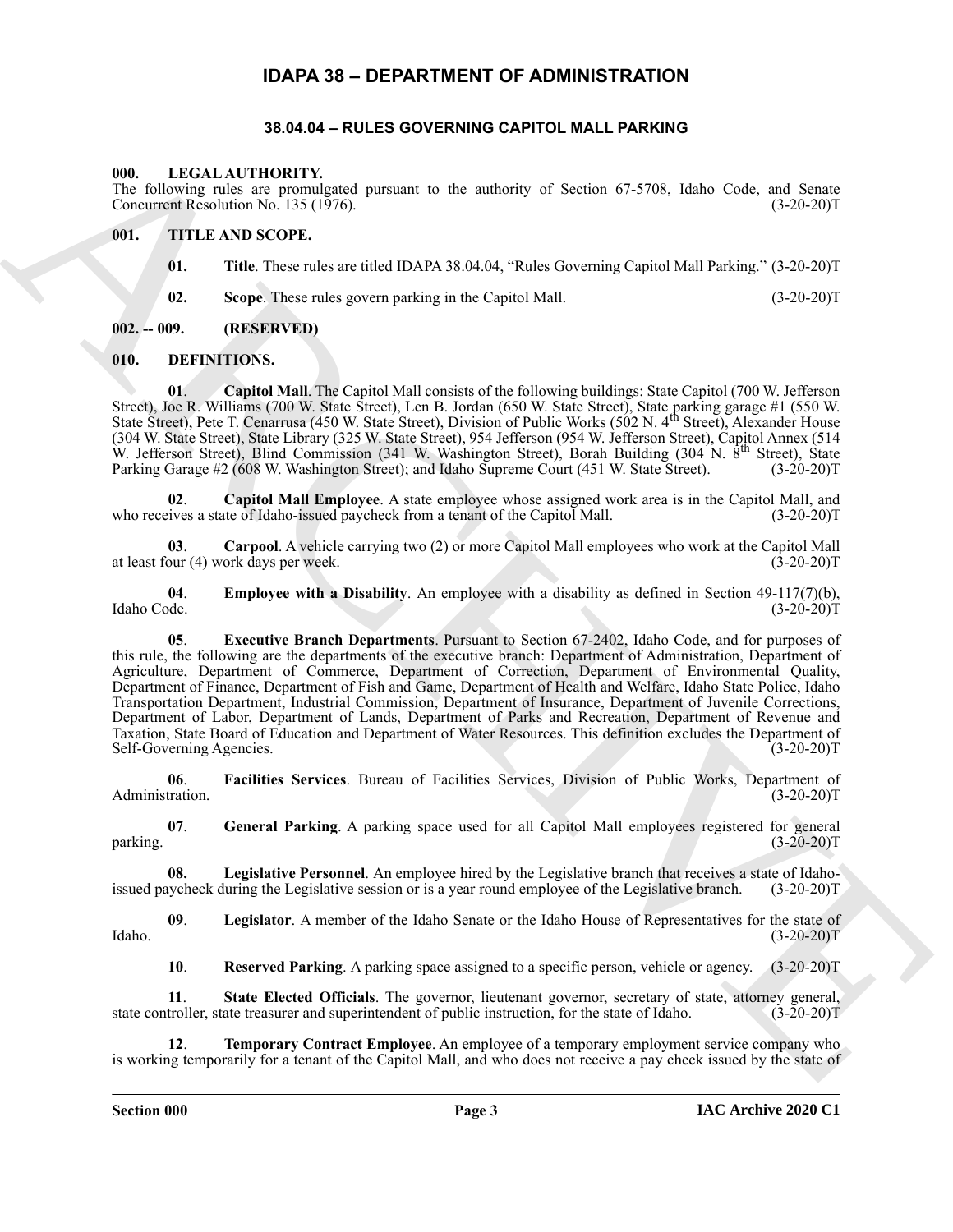Idaho. (3-20-20)T

<span id="page-3-4"></span>**13**. **Visitor**. Any person visiting the Capitol Mall to carry out state business or attend a state-sponsored (3-20-20)  $(3-20-20)$ T (3-20-20)T

#### <span id="page-3-0"></span>**011. -- 019. (RESERVED)**

### <span id="page-3-5"></span><span id="page-3-1"></span>**020. PARKING LOT LOCATIONS.**

**Equation of Administration**<br> **Roles Governing Capital Mid Participe Capital Mid Participe and Southern and Southern Capital Mid Participe (1988)**<br>
ARCHIVES CONTINUOVER (1988) CAPITAL CONTINUOVER (1988) CAPITAL CONTINUOVE All Capitol Mall parking lots will be identified by signage. Capitol Mall Parking manages the state-owned parking lots at the following locations: 550 W. State Street Parking Garage, State Parking Garage #1; 608 W. Washington<br>Street, State Parking Garage #2; 10<sup>th</sup> and Jefferson Streets, 8<sup>th</sup> Street between State and Jefferson Street Washington Streets. Capitol Mall Parking also manages parking spaces in and around the following Capitol Mall buildings: Capitol Annex, Len B. Jordan, Pete T. Cenarrusa, Division of Public Works, Borah Building and Idaho State Library. (3-20-20)T

#### <span id="page-3-9"></span><span id="page-3-2"></span>**021. TYPES OF AVAILABLE PARKING.**

Designated parking spaces are available for reserved parking, state elected officials and directors of executive branch departments, Legislators, carpool, disabled employees and state agency vehicles. All other parking spaces, unless designated as public or visitor parking, are considered general parking. (3-20-20)T

#### <span id="page-3-3"></span>**022. PARKING SPACE ALLOCATION.**

#### <span id="page-3-8"></span><span id="page-3-6"></span>**01**. **Reserved Parking Spaces**. (3-20-20)T

**a**. Reserved parking spaces are available for state elected officials and directors of executive branch departments as defined in Subsections 010.05 and 010.11 of these rules. Capitol Mall Parking will assign a reserved space to each state elected official and director of executive branch departments upon request. (3-20-20)T

**b**. Reserved parking spaces will be made available to the Senate pro-tem, and the speaker of the House of Representatives. Capitol Mall Parking will assign a reserved space to each individual. (3-20-20)T

**c**. All other Capitol Mall employees may apply for a reserved parking space. General reserved parking spaces are assigned to Capitol Mall employees on a first-come, first-served basis when designated reserved parking spaces become available.

**d**. Reserved parking spaces for state elected officials, directors of executive branch departments and Capitol Mall employees are located in the following parking lots only: the first floor of State Parking Garage #1; the first and second floors of State Parking Garage #2, the Pete T. Cenarrusa Building parking lot, and the parking lot between State and Jefferson Streets. (3-20-20)T

**e**. Capitol Mall Parking will determine the location of all reserved parking spaces. (3-20-20)T

**f**. Reserved parking spaces for state elected officials, directors of executive branch departments and Capitol Mall employees will not exceed twenty-five percent (25%) of parking spaces available within the Capitol Mall.  $(3-20-20)T$ 

**g.** Capitol Mall employees may not sell, trade or barter the right to use their assigned reserved parking space. Capitol Mall Parking retains the right to assign, reassign, suspend or revoke Capitol Mall employees' reserved parking spaces at any time. (3-20-20) parking spaces at any time.

<span id="page-3-7"></span>**02**. **Legislators' Parking Spaces**. During Legislative sessions and special sessions, Capitol Mall Parking will make available up to one hundred three (103) reserved Legislator parking spaces to Legislators.

 $(3-20-20)T$ 

**a**. Each Legislator will be assigned a reserved Legislator parking space. A Legislator who elects to ne Capitol Mall is required to pay the fee for the reserved parking permit. (3-20-20) park in the Capitol Mall is required to pay the fee for the reserved parking permit.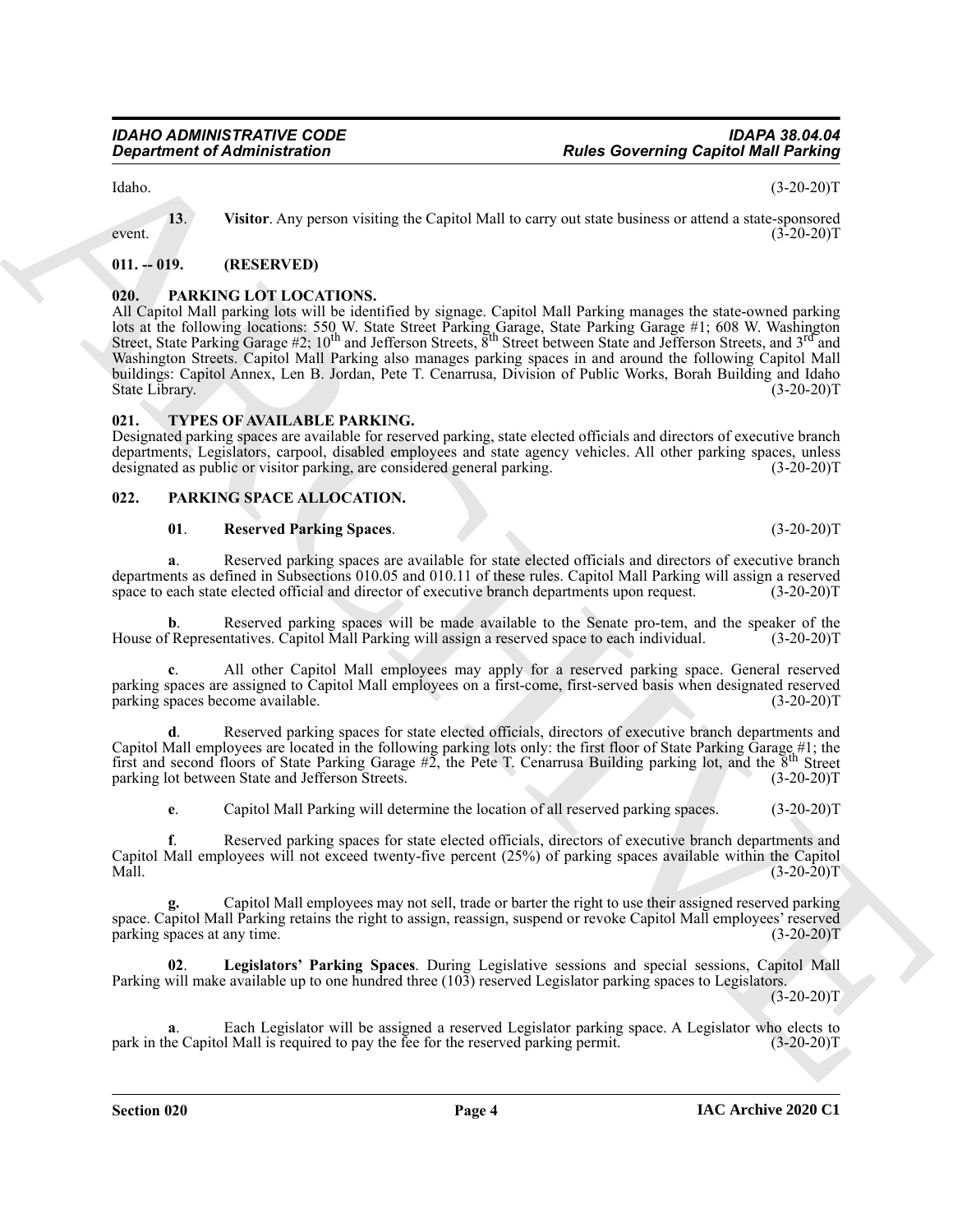*Department of Administration*<br> **ARCHIVENG CONFIDENT consults that consults are not allow the consults and the state of Administration and the United State of Administration and the United State of Administration and th b**. During the Legislative session, Legislator reserved parking spaces will be on the third floor of State Parking Garage #1, 8th Street parking lot, and the Capitol Annex parking lot and will be clearly marked. The Legislator reserved parking permit is only valid in the assigned reserved parking space; the permit is not valid in any other CMP general parking space during the Legislative session. When the Legislature is not in session, all Legislator parking spaces will be redesignated as general parking spaces. (3-20-20)T

When the Legislature is not in session, Legislators or Legislative personnel who hold a valid<br>ing permit, may park in any general parking space. (3-20-20)T Capitol Mall parking permit, may park in any general parking space.

<span id="page-4-1"></span>**Disabled Employee Parking Spaces**. Capitol Mall Parking will make available reserved disabled g spaces for employees who have a proven disability. (3-20-20)T employee parking spaces for employees who have a proven disability.

**a.** A temporarily or permanently disabled employee who has obtained an Americans with Disabilities Act (ADA) placard issued by the Idaho Transportation Department may request a reserved disabled employee parking space as close as possible to the employee's work location. (3-20-20)T

**b.** A disabled employee requesting a reserved disabled employee parking space must provide either a copy of his Americans with Disabilities Act (ADA) placard issued by the Idaho Transportation Department or a copy of the application to the Idaho Department of Transportation for an Americans with Disabilities Act (ADA) placard.  $(3-20-20)T$ 

**c**. A temporary reserved disabled employee parking space will be provided to any eligible employee who has applied for an Americans with Disabilities Act (ADA) placard with the Idaho Department of Transportation but has not yet received the placard. A temporary reserved disabled parking space will be made available for five (5) working days only per disabled employee. (3-20-20)T

<span id="page-4-0"></span>**d.** Reserved disabled employee parking spaces will be marked with signage. (3-20-20)T

**e**. A permit for a reserved disabled employee parking space will be the same fee as a permit for a general parking space. (3-20-20)T

**04**. **Carpool Parking Spaces**. Capitol Mall Parking will make available an indeterminate number of carpool parking spaces, which will be clearly marked, to employees who carpool at least four (4) work days per week.  $(3-20-20)$ T

**a**. Capitol Mall employees who carpool may request a carpool parking permit from Capitol Mall couse a designated carpool space. Parking to use a designated carpool space.

**b**. Carpool parking spaces will be available on a first-come, first-served basis for vehicles carrying two (2) or more Capitol Mall employees. All carpooling employees must be employees of the Capitol Mall and at least one (1) carpooling employee must have a general parking space permit. (3-20-20)T

**c**. A permit for a carpool parking space will be the same fee as a permit for a general parking space.  $(3-20-20)$ T

**d**. All unoccupied reserved carpool parking spaces will be redesignated as general parking spaces after 9 a.m. work days. (3-20-20)T

It is a parking violation to park in a reserved carpool parking space when the vehicle is carrying less tol Mall employees before 9 a.m. than two  $(2)$  Capitol Mall employees before  $9$  a.m.

<span id="page-4-2"></span>**05**. **State-Owned Vehicles Parking Spaces**. Capitol Mall Parking will make available designated state-owned vehicle parking spaces.

**a**. Capitol Mall Parking will make available an indeterminate number of designated state-owned parking spaces to department tenants of the Capitol Mall. (3-20-20) vehicle parking spaces to department tenants of the Capitol Mall.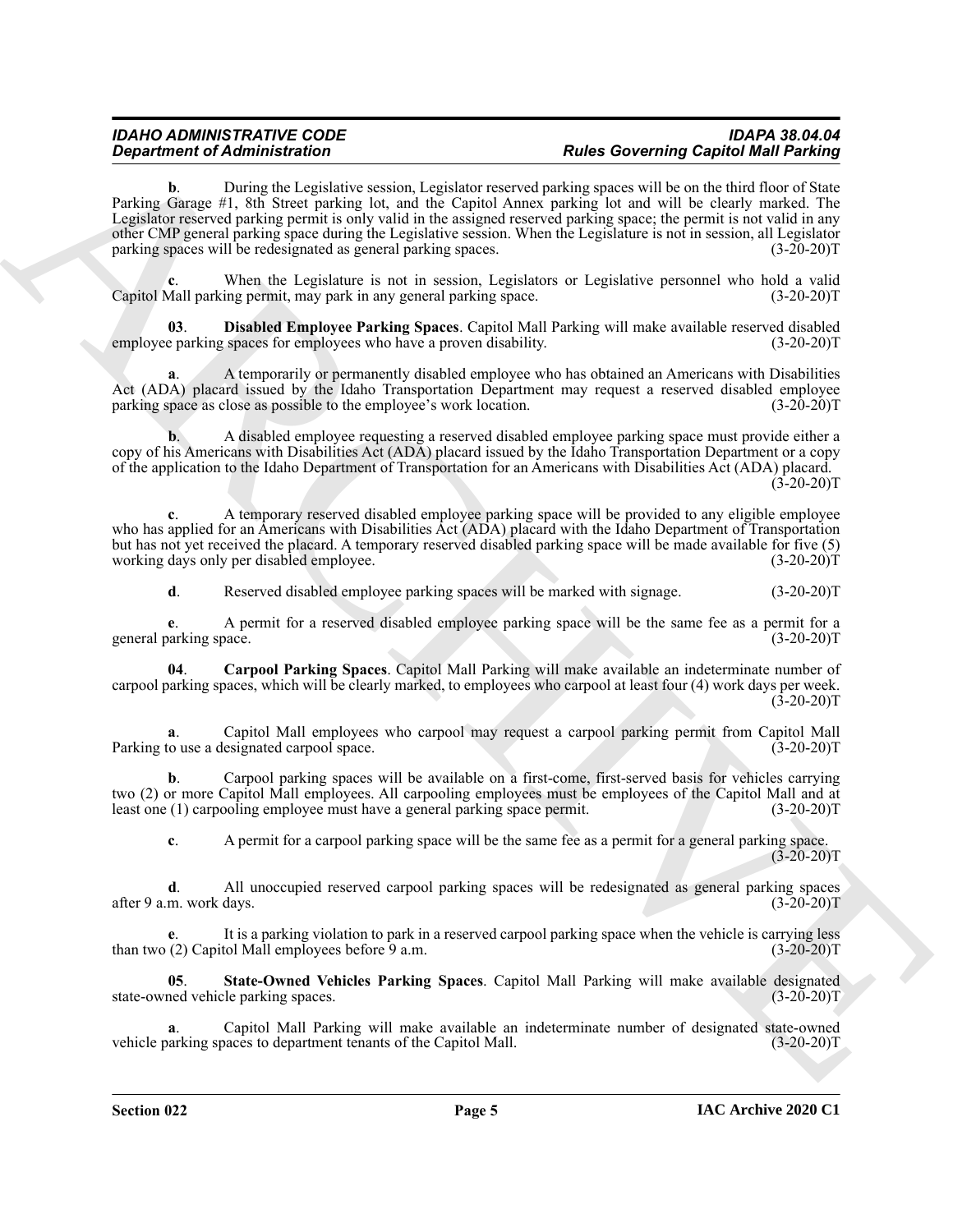Designated state-owned vehicle parking spaces will be on the fifth level of the State Parking ill be clearly marked "State Vehicle Only." (3-20-20) Garage #1, and will be clearly marked "State Vehicle Only."

**Experiment of Administration**<br>
Comparison Markov Hamilton States produce the space will be solved and the space of the space of the space of the space of the space of the space of the space of the space of the space of t **c.** A Capitol Mall employee may park his personal vehicle in a designated state-owned vehicle parking space when removing a state vehicle for state purposes. The Capitol Mall employee's personal vehicle must display the reserved state-owned vehicle parking space permit. (3-20-20)T

**d**. A visiting agency employee conducting official business at the Capitol Mall may park a state vehicle in an unoccupied designated state-owned vehicle parking space or in any Capitol Mall visitor parking space.  $(3-20-20)T$ 

<span id="page-5-5"></span>**06**. **Motorcycle Parking Spaces**. Capitol Mall Parking will make available designated motorcycle parking spaces.

**a**. Capitol Mall employees may request a special motorcycle parking permit for motorcycles, at no<br>I cost, to park in the designated motorcycle parking areas. (3-20-20) additional cost, to park in the designated motorcycle parking areas.

**b.** In order to receive a motorcycle permit, the Capitol Mall employee must possess a valid general or reserved parking permit. (3-20-20)T

<span id="page-5-4"></span>**07**. **General Parking Spaces**. All other undesignated parking is considered general parking.

 $(3-20-20)T$ 

All Capitol Mall employees whose parking fees are deducted from their paychecks by the State e may request a general parking permit from Capitol Mall Parking. (3-20-20)T Controller's Office may request a general parking permit from Capitol Mall Parking.

**b.** General parking spaces are available on a first-come, first-served basis, and possession of a valid parking permit does not guarantee the Capitol Mall employee a general parking space. (3-20-20) general parking permit does not guarantee the Capitol Mall employee a general parking space.

<span id="page-5-6"></span>**08**. **Visitor Parking Spaces**. Capitol Mall Parking will make available a limited number of parking spaces for visitors and the public visiting the Capitol Mall.

Non-metered three (3) hour visitor parking spaces will be available at the parking lot at the Capitol Annex at 514 W. Jefferson Street and on the south side of the parking lot at the State Library Building at 325 W. State Street, and will be clearly marked. (3-20-20) Street, and will be clearly marked.

**b.** State-owned vehicles that do not belong to the departments' tenants of the Capitol Mall, and non-Capitol Mall employees visiting the Capitol Mall on business, may park in visitor parking spaces. (3-20-20)T

**c**. Capitol Mall employees may not park in visitor parking spaces between 6 a.m. and 6 p.m., Monday through Friday, excluding legal holidays with the exception of Human Rights Day and Presidents' Day. (3-20-20)T

**d.** The maximum period of use of visitor parking spaces in the Capitol Mall is three (3) hours per day per vehicle. A change from one visitor parking space to another visitor parking space does not increase the maximum period of use for each vehicle beyond three (3) hours per day. (3-20-20)T

### <span id="page-5-0"></span>**023. -- 029. (RESERVED)**

#### <span id="page-5-2"></span><span id="page-5-1"></span>**030. PARKING PERMITS.**

Capitol Mall Parking will issue applicable parking permits to all eligible persons who apply for a permit. (3-20-20)T

<span id="page-5-3"></span>**01**. **Parking Permits for Reserved, Legislator, Disabled Employee, Carpool, State-Owned Vehicles and General Parking.** 

**a**. Capitol Mall Parking will reissue parking permits once a year. Outdated parking permits must be returned to Capitol Mall Parking.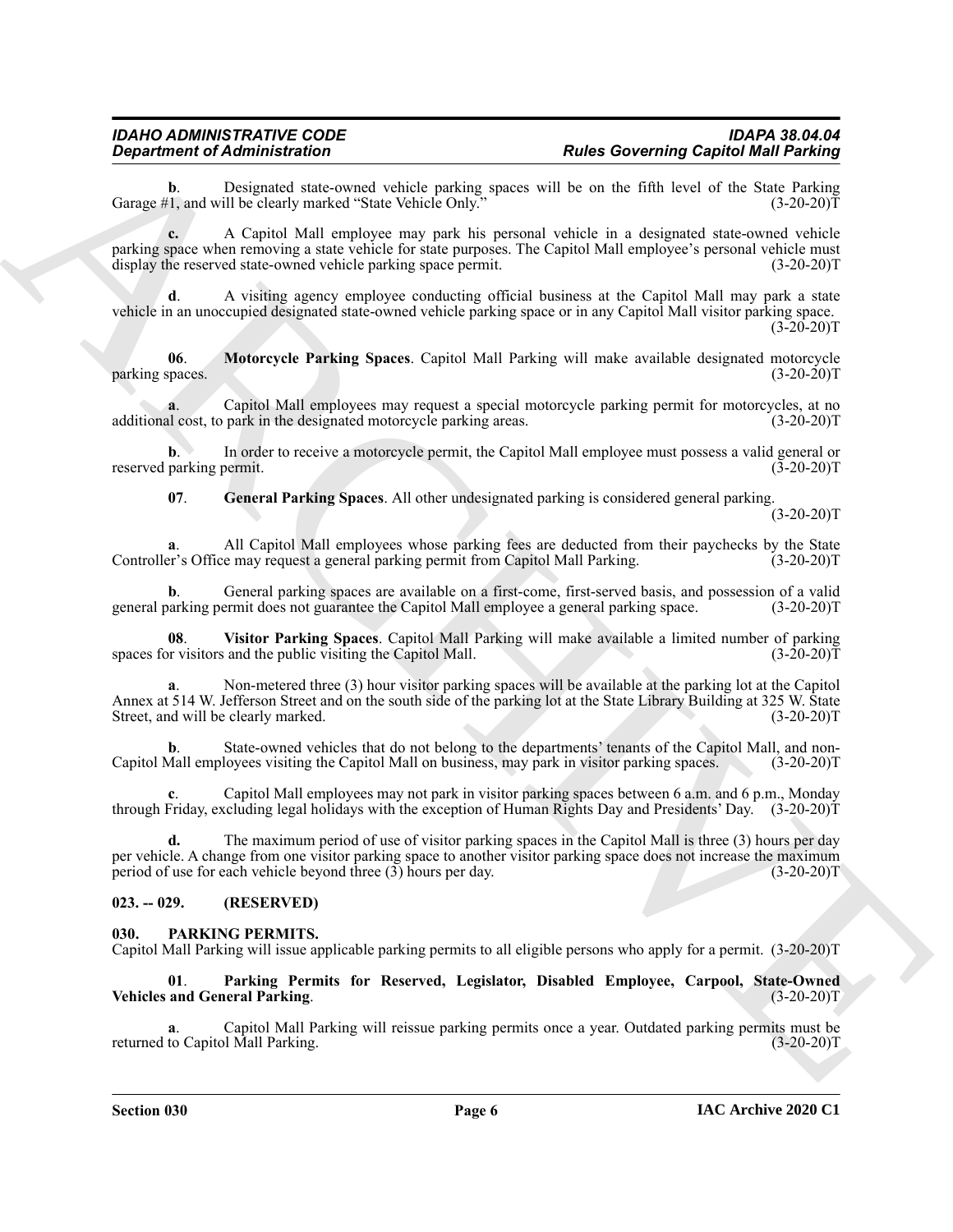#### *IDAHO ADMINISTRATIVE CODE IDAPA 38.04.04* **Rules Governing Capitol Mall Parking**

**b**. Capitol Mall Parking will issue the applicable parking permit to each Capitol Mall state elected official, director of an executive branch department, Legislator or employee, with the exception of the carpool parking permit and the special motorcycle parking permit. (3-20-20)T

**c**. Capitol Mall Parking will issue only one (1) parking permit per employee. Capitol Mall Parking will not provide duplicate general parking permits. State elected officials, directors of executive branch departments, and Capitol Mall employees with reserved parking spaces may request a duplicate reserved parking permit for a onetime fee equal to the general permit monthly fee. (3-20-20)T

**d**. All individuals and department tenants are responsible for displaying the parking permit in the front windshield or other prominent location of the parked vehicle at all times. (3-20-20)T

**e.** In the event that a parking permit is stolen, lost or destroyed, the official, Legislator or employee must sign a statement attesting that the parking permit was lost, stolen or destroyed and pay a replacement fee before Capitol Mall Parking will issue a new permit. The replacement fee is equal to the general permit monthly fee.

 $(3-20-20)T$ 

#### <span id="page-6-6"></span>**02**. **Temporary Monthly Parking Permits**. (3-20-20)T

**a.** An individual performing work or providing services to a department tenant as a Temporary Contract Employee in the Capitol Mall, but who does not receive a state of Idaho-issued paycheck, may purchase a general monthly parking permit at the same cost as a general parking permit from Capitol Mall Parking. (3-20-20)T

Upon request and receipt of the general parking permit fee, Capitol Mall Parking may issue a monthly general parking permit to the following: (3-20-20)T

i. Individuals who do not receive a paycheck issued by the state of Idaho but are performing work or providing services to a department tenant in the Capitol Mall. This includes, but is not limited to, employees of the Idaho Central Credit Union, employees of vendors of the Commission for the Blind and Visually Impaired, and Capitol Mall tenant departments' temporary contract employees. (3-20-20)T

ii. Individuals who are employed by the state of Idaho, whose assigned work area is in the Capitol Mall, and who receive a state of Idaho-issued paycheck that is not issued by the State Controller's Office. This includes, but is not limited to, employees of the University of Idaho whose assigned work area is the Capitol Annex occupied by the University of Idaho.

<span id="page-6-5"></span>**03. Temporary Meeting Parking Permits**. Upon submission of an application by a department tenant in the Capitol Mall, Capitol Mall Parking may issue temporary daily parking permits for meetings hosted by the department tenant. Parking will be allowed only in a limited number of parking spaces in the area designated by the permit and for the date set forth on the permit. permit and for the date set forth on the permit.

#### <span id="page-6-1"></span><span id="page-6-0"></span>**031. PARKING PERMIT FEES.**

<span id="page-6-3"></span>Pursuant to Sections 67-5701 and 67-5708, Idaho Code, parking permit fees will be established by the Department of Administration and administered by Capitol Mall Parking.

**Equation of Administration** in these than applies to the **CharaChive Constraint** and the specific of the specific state of the specific state of the specific state of the specific state of the specific state of the speci **01**. **Elected Officials Parking Permits**. The governor, lieutenant governor, secretary of state, attorney general, state controller, state treasurer, superintendent of public instruction, Senate pro-tem, and the speaker of the House of Representatives will be provided a reserved parking space at no charge. Additionally, upon request, Capitol Mall Parking will provide the governor four (4) additional reserved parking spaces. The fee for each additional reserved parking space provided to the governor will be the reserved parking permit monthly fee. (3-20-20)T reserved parking space provided to the governor will be the reserved parking permit monthly fee.

<span id="page-6-2"></span>**02**. **Directors of Executive Branch Departments**. Directors of executive branch departments will be provided a reserved parking space at a cost not to exceed forty dollars (\$40) per month. Executive branch departments will be charged for the reserved parking spaces annually by Capitol Mall Parking. (3-20-20)T

<span id="page-6-4"></span>**03**. **Reserved Parking Permits**. The fee for a reserved parking space permit will not exceed forty dollars (\$40) per month. (3-20-20)T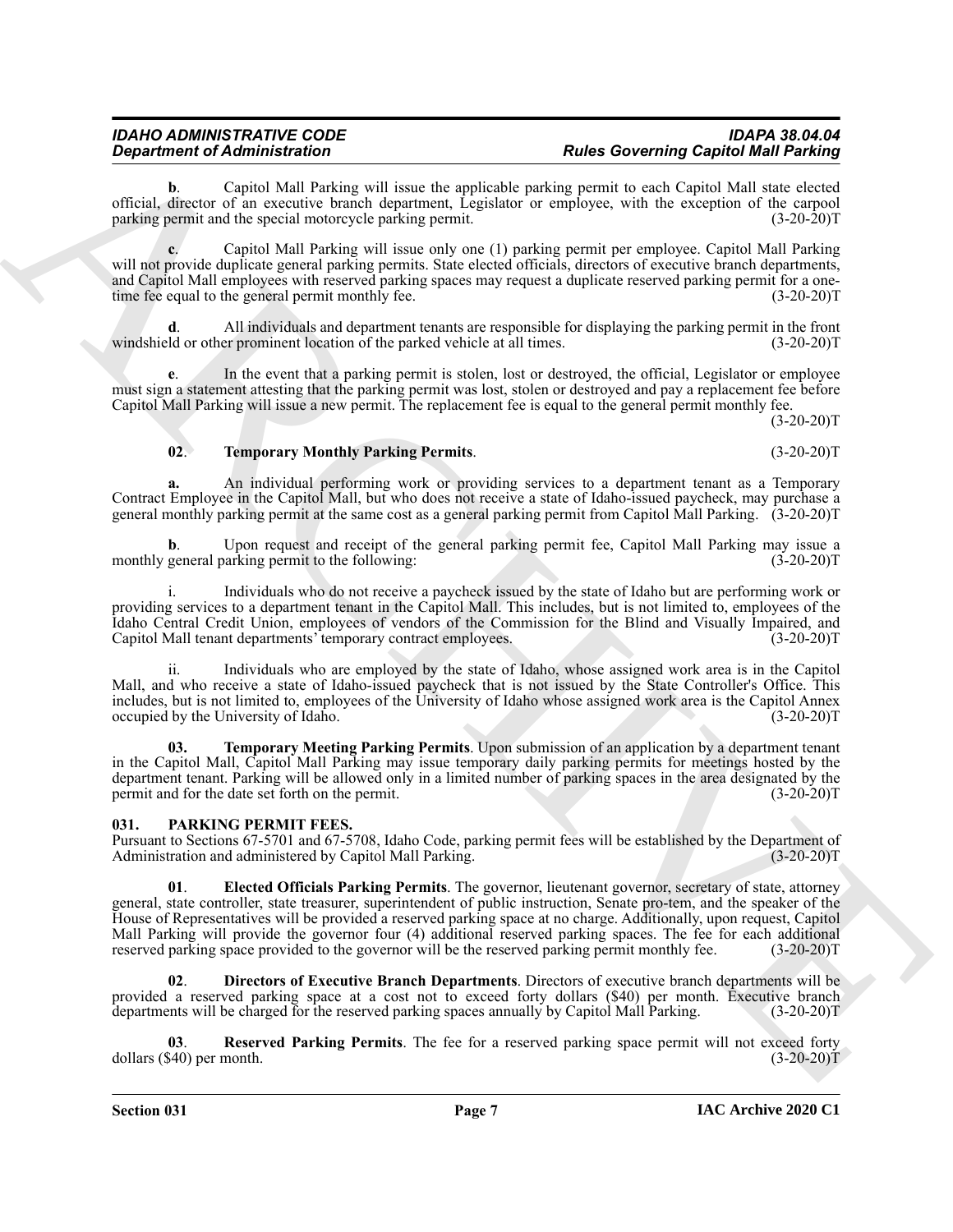<span id="page-7-5"></span>**04**. **General Parking Permits**. The fee for a general parking space permit will not exceed ten dollars  $(3-20-20)$ T (3-20-20)T (3-20-20)T

<span id="page-7-7"></span>**05**. **Payment for Parking Permits**. Capitol Mall employees will be charged the respective permit fee in the first paycheck of each month through a payroll deduction or as determined by the State Controller. (3-20-20)T

<span id="page-7-6"></span>**06**. **Legislators**. Legislators who request a Legislator parking space permit must pay the parking permit fee. Legislators and Legislative personnel who request parking spaces must pay the associated space fee for every month that the Legislature is in session. (3-20-20)<sup>T</sup> (3-20-20)<sup>T</sup>

<span id="page-7-9"></span><span id="page-7-8"></span>**07. State-Owned Vehicles**. State-owned vehicles belonging to the tenant departments will receive state belonging to the tenant departments will receive state of the state of the order of the control of the state of the vehicle parking permits for a monthly fee not to exceed fifteen dollars  $(\$15)$ .

**Constrained of Administration**<br> **Constrained Constrained Constrained Constrained Constrained Constrained Constrained Constrained Constrained Constrained Constrained Constrained Constrained Constrained Constrained Constra 08**. **Replacement Permits**. If a parking permit is lost, stolen or destroyed, the official, Legislator, or Capitol Mall employee will be charged a fee equal to the general permit monthly fee for a new permit. A statement attesting that the parking permit was lost, stolen or destroyed must be signed before Capitol Mall Parking will issue a new permit. (3-20-20)T

#### <span id="page-7-0"></span>**032. -- 039. (RESERVED)**

#### <span id="page-7-3"></span><span id="page-7-2"></span><span id="page-7-1"></span>**040. PARKING LOT VIOLATIONS.**

**01**. **Driving Violations**. Any driving violation in a Capitol Mall parking lot or garage may result in the suspension or loss of parking privileges.

**a**. It is a violation of these rules to drive or operate a personal vehicle negligently or recklessly in any Capitol Mall parking lot or garage. It is a violation of these rules to drive or operate a vehicle under the influence of illegal substances or alcohol in any Capitol Mall parking lot or garage. (3-20-20)T

**b**. It is a violation for any individual to drive above the posted speed limits or drive against posted al arrows. (3-20-20) directional arrows.

<span id="page-7-4"></span>**02. Parking Violations**. Any parking violation in a Capitol Mall parking lot or garage may result in the suspension or loss of parking privileges.

**a.** It is a violation of these rules to park in a location that is not marked as a parking space within the Capitol Mall. This includes, but is not limited to, parking in or on a driveway, sidewalk or other common driving areas of any parking lot or garage. It is also a violation to park one (1) vehicle in more than one (1) parking space.  $(3-20-20)$ T

**b.** It is a violation to park in a Legislator parking space without displaying the appropriate reserved parking permit during the Legislative session or to park in a general parking space without displaying the appropriate general parking permit.

**c.** It is a violation to park in a reserved parking space, in a reserved disabled employee parking space, ADA space, or in a reserved carpool parking space before 9 a.m., without displaying the appropriate parking permit.  $(3-20-20)T$ 

**d.** It is a violation to park a motorcycle in any space not designated for motorcycle parking, unless a valid reserved parking permit is displayed and the motorcycle is parked in the designated reserved parking space.

 $(3-20-20)$ T

**e.** It is a violation to park or store a personal trailer in a Capitol Mall parking lot. (3-20-20)

**f.** It is a violation of these rules to: (3-20-20)T

**IAC Archive 2020 C1**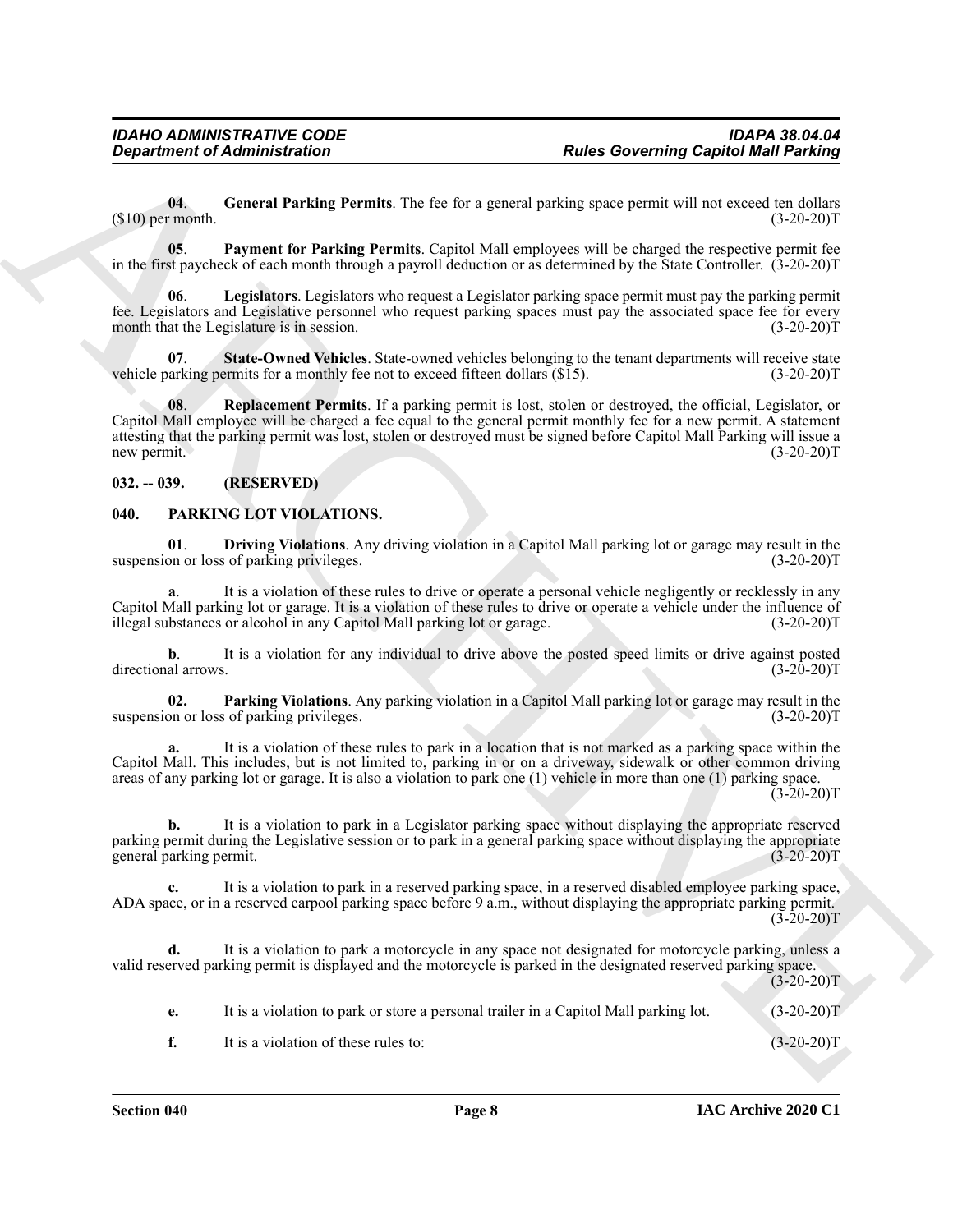| <b>Department of Administration</b>                                                                                                                                                                                                                                                                                                                                                                     | <b>Rules Governing Capitol Mall Parking</b> |
|---------------------------------------------------------------------------------------------------------------------------------------------------------------------------------------------------------------------------------------------------------------------------------------------------------------------------------------------------------------------------------------------------------|---------------------------------------------|
| i.<br>Use an invalid parking permit;                                                                                                                                                                                                                                                                                                                                                                    | $(3-20-20)T$                                |
| ii.<br>Use a parking permit reported lost or stolen;                                                                                                                                                                                                                                                                                                                                                    | $(3-20-20)T$                                |
| iii.<br>Fail to properly display a valid Capitol Mall parking permit; or                                                                                                                                                                                                                                                                                                                                | $(3-20-20)T$                                |
| Transfer an invalid permit to another person.<br>iv.                                                                                                                                                                                                                                                                                                                                                    | $(3-20-20)T$                                |
| It is a violation of these rules to park in one or more visitor parking spaces for a period in excess of<br>g.<br>the maximum period of use set forth in these rules.                                                                                                                                                                                                                                   | $(3-20-20)T$                                |
| h.<br>It is a violation of these rules for a CMP permit holder to park in a visitor parking space at any time.                                                                                                                                                                                                                                                                                          | $(3-20-20)T$                                |
| Other Violations. The Capitol Mall parking lots and garages are private property, and any<br>03.<br>tampering or other physical defacement of any vehicle parked on the lots or in the garage is considered a violation.                                                                                                                                                                                | $(3-20-20)T$                                |
| The distribution of flyers or other materials on vehicles parked on Capitol Mall parking lots and in<br>State Parking Garages #1 and #2 is prohibited, and violators will be escorted off the property.                                                                                                                                                                                                 | $(3-20-20)T$                                |
| Any individual engaging in suspicious activity or threatening behavior, or an individual loitering in<br>b.<br>a Capitol Mall parking lot or in State Parking Garages #1 and #2, will be escorted off the property.                                                                                                                                                                                     | $(3-20-20)T$                                |
| Public access is not allowed in State Parking Garages #1 and #2 before 6 a.m. and after 6 p.m.<br>Violators will be considered trespassers.                                                                                                                                                                                                                                                             | $(3-20-20)T$                                |
| Administrative Appeals. Alleged violations of these rules are not subject to the provisions of Title<br>04.<br>67, Chapter 52, Idaho Code, regarding administrative appeals.                                                                                                                                                                                                                            | $(3-20-20)T$                                |
| 041.<br>ENFORCEMENT.                                                                                                                                                                                                                                                                                                                                                                                    |                                             |
| Security and Patrol. Capitol Mall parking lots and State Parking Garages #1 and #2 are secured<br>01.<br>and patrolled by Capitol Mall Parking, or its authorized representative.                                                                                                                                                                                                                       | $(3-20-20)T$                                |
| Notice of Violation. Upon witnessing or finding a violation of these rules, Capitol Mall Parking, or<br>02.<br>its authorized representative, will leave notice with the occupant of the vehicle or on the vehicle parked in violation of<br>these rules.                                                                                                                                               | $(3-20-20)T$                                |
| Notice may be in the form of a warning or a ticket. The warning or ticket will indicate the date and<br>a.<br>hour of the violation, the nature of the violation, and the name of the Capitol Mall Parking employee or its authorized<br>representative. A warning or ticket may be issued only for those violations that do not cause the loss of a parking<br>space and do not cause a safety hazard. | $(3-20-20)\bar{T}$                          |
| A ticket may be issued by Capitol Mall Parking, or its authorized representative, for a fine of at<br>b.<br>least two dollars $(\$2)$ , but not more than twenty-five dollars $(\$25)$ .                                                                                                                                                                                                                | $(3-20-20)T$                                |
| If an individual is determined to have altered, counterfeited or otherwise misused a parking permit,<br>c.<br>a ticket may be issued by Capitol Mall Parking, or its authorized representative, for a fine not to exceed fifty dollars<br>$(S50)$ .                                                                                                                                                     | $(3-20-20)T$                                |
| All tickets issued by Capitol Mall Parking, or its authorized representative, will be forwarded to the<br>d.<br>city of Boise, county of Ada, for collection or prosecution.                                                                                                                                                                                                                            | $(3-20-20)T$                                |
| Capitol Mall Parking retains the right to suspend or revoke an individual's parking privileges if the<br>e.<br>warnings or tickets have been issued or fines imposed for repeated violations.                                                                                                                                                                                                           | $(3-20-20)T$                                |
|                                                                                                                                                                                                                                                                                                                                                                                                         |                                             |

#### <span id="page-8-5"></span><span id="page-8-4"></span><span id="page-8-3"></span><span id="page-8-2"></span><span id="page-8-1"></span><span id="page-8-0"></span>**041. ENFORCEMENT.**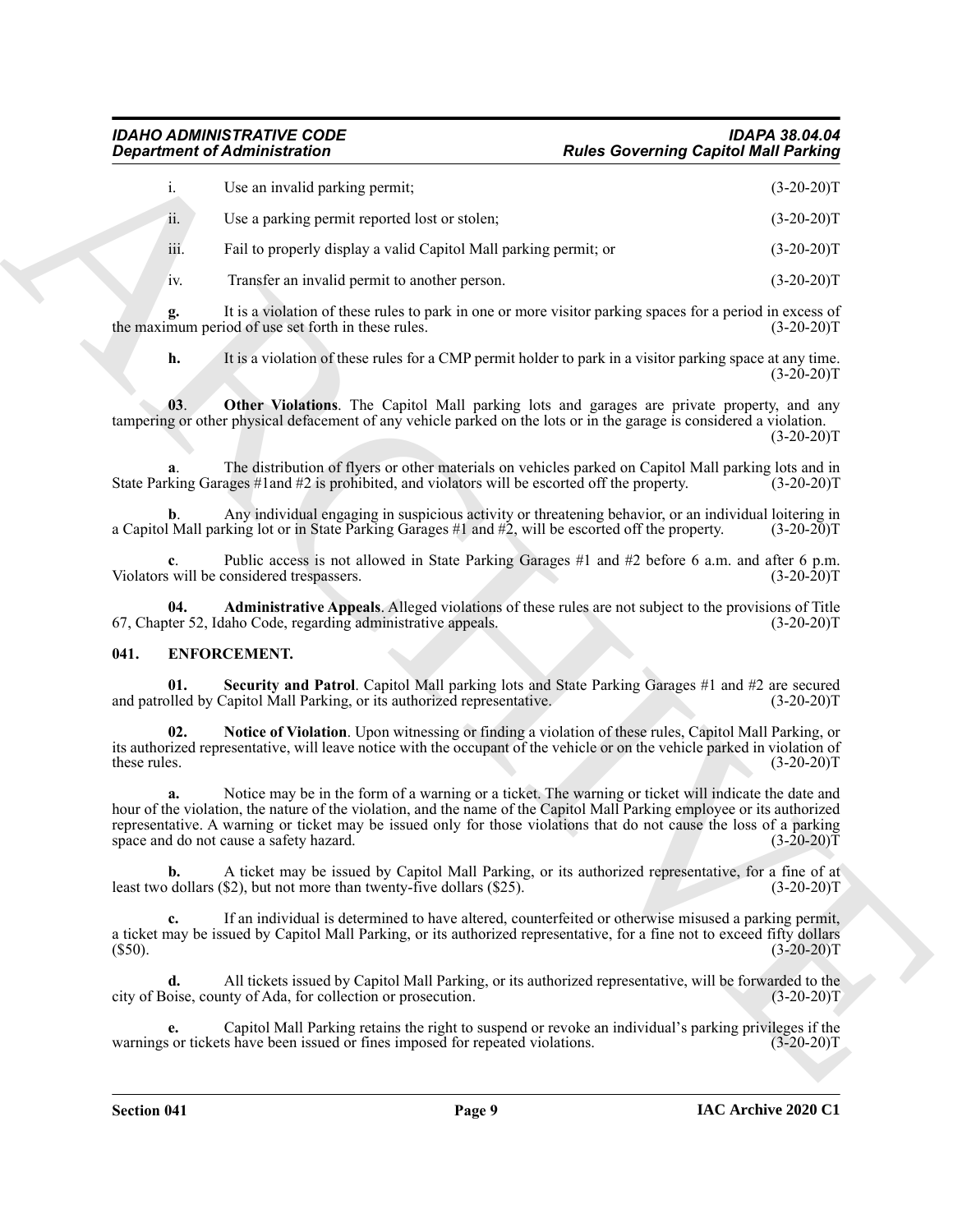#### <span id="page-9-10"></span><span id="page-9-0"></span>**042. SUSPENSION OR REVOCATION OF PARKING PRIVILEGES.**

**01. Delinquent Payment.** Capitol Mall Parking may suspend or revoke any individual's parking permit if the parking permit fee is unpaid and at least thirty (30) days delinquent. Upon payment in full, Capitol Mall Parking will restore the individual's parking permit. (3-20-20)T

#### <span id="page-9-12"></span><span id="page-9-11"></span>**02. Parking Privileges Suspension.** (3-20-20)T

**a.** Capitol Mall Parking may suspend an individual's parking permit and privileges for up to six (6) months for a violation of these rules. (3-20-20)T

**b.** Any Capitol Mall Parking permit holder, including a temporary parking permit holder, who has been cited for three (3) violations of these rules within six (6) months, may have his parking permit and privileges revoked for up to twelve (12) months. (3-20-20)T

#### <span id="page-9-14"></span>**03. Towing and Impounding**. (3-20-20)T

Governing Capital Mini-Branch Correlation<br>
1981. Such as the content of the same of the same of the same of the same of the same of the same of the same of the same of the same of the same of the same of the same of the s **a.** Capitol Mall Parking or its authorized representative may tow any vehicle from any Capitol Mall parking lot or the or State Parking Garages #1 and #2, belonging to an individual who has been cited for three (3) or more Capitol Mall parking violations within a twelve-month period. The owner of the vehicle is liable for any service fee owed for releasing the towed and impounded vehicle. (3-20-20)T

**b.** In the event that a vehicle is considered a security risk, Capitol Mall Parking will make reasonable efforts to locate the owner of the vehicle before it is towed. (3-20-20)T

<span id="page-9-13"></span>**04. Reactivating a Suspended Permit**. A suspended parking permit may be reactivated after the applicable suspension period ends by reapplying for the automatic payroll deduction plan through Capitol Mall<br>Parking and paying in full of any delinguent parking fees. (3-20-20) Parking and paying in full of any delinquent parking fees.

#### <span id="page-9-7"></span><span id="page-9-1"></span>**043. SURRENDER OF PARKING PERMIT.**

**01. Surrender of Permit**. When an official, Legislator or Capitol Mall employee no longer works in the Capitol Mall or no longer needs to utilize Capitol Mall parking, the individual must submit a request to Capitol Mall Parking to cease automatic payroll deduction or billing for Capitol Mall parking. The individual must surrender<br>the parking permit to Capitol Mall Parking within ten (10) days of the effective date of termination. (3the parking permit to Capitol Mall Parking within ten  $(10)$  days of the effective date of termination.

#### <span id="page-9-9"></span><span id="page-9-8"></span>**02. Cancellation of Automatic Payroll Deduction**. (3-20-20)T

**a.** Capitol Mall Parking will notify the individual's agency's payroll clerk to cease the monthly parking fee deduction. Capitol Mall Parking will not refund a monthly parking fee after a monthly payroll deduction has been made.

**b.** Agency payroll clerks must receive a written request from Capitol Mall Parking prior to deleting hly parking fee from the employee's payroll deduction schedule. (3-20-20) the monthly parking fee from the employee's payroll deduction schedule.

#### <span id="page-9-2"></span>**044. -- 049. (RESERVED)**

#### <span id="page-9-6"></span><span id="page-9-3"></span>**LOADING ZONE PARKING SPACES.**

Capitol Mall Parking will designate and mark a limited number of parking spaces to be used for short-term collection or delivery services or by authorized service contractors. It is a violation to park in loading zone parking spaces for any unauthorized purpose. (3-20-20) any unauthorized purpose.

#### <span id="page-9-15"></span><span id="page-9-4"></span>**051. WAIVER OF RULES.**

Pursuant to Section 67-5708, Idaho Code, the administrator for the Division of Public Works may waive any or all of the provisions of these rules if the administrator determines that application could result in discrimination among<br>employees or otherwise violate law. (3-20-20) employees or otherwise violate law.

#### <span id="page-9-5"></span>**052. -- 999. (RESERVED)**

**Section 042 Page 10**



**Rules Governing Capitol Mall Parking** 

**IAC Archive 2020 C1**